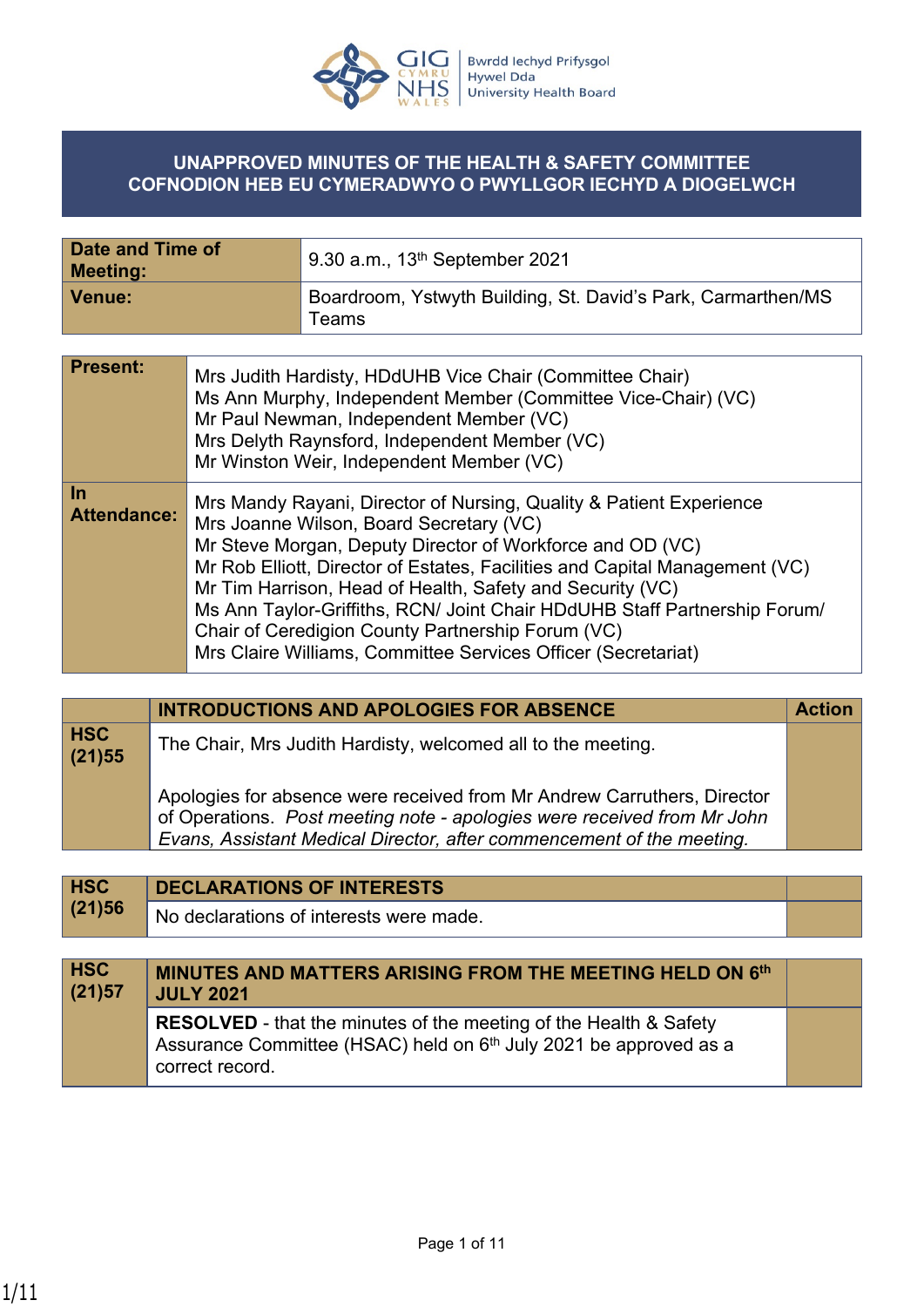| <b>HSC</b> | TABLE OF ACTIONS FROM THE MEETING HELD ON 6th JULY 2021                                                                                                                                                                                                                                                                                                                                                                                                                                                                                                                                                                                                                                                                                                                                                                                                                                                                                                                                                                                           |           |
|------------|---------------------------------------------------------------------------------------------------------------------------------------------------------------------------------------------------------------------------------------------------------------------------------------------------------------------------------------------------------------------------------------------------------------------------------------------------------------------------------------------------------------------------------------------------------------------------------------------------------------------------------------------------------------------------------------------------------------------------------------------------------------------------------------------------------------------------------------------------------------------------------------------------------------------------------------------------------------------------------------------------------------------------------------------------|-----------|
| (21)58     | An update was provided on the Table of Actions from the meeting held on<br>$6th$ July 2021, with confirmation received that all actions had been<br>completed or were being progressed.                                                                                                                                                                                                                                                                                                                                                                                                                                                                                                                                                                                                                                                                                                                                                                                                                                                           |           |
|            | Updates were provided by Mr Tim Harrison in relation to the following<br>actions:                                                                                                                                                                                                                                                                                                                                                                                                                                                                                                                                                                                                                                                                                                                                                                                                                                                                                                                                                                 |           |
|            | HSAC(21)28 Health and Safety Regulations (To check that risks<br>relating to the Health and Safety legislative requirements are fully<br>reflected in the CRR) - Mr Harrison informed Members that following<br>the most recent meeting with the Health & Safety Executive (HSE), a<br>review of the risks involved had been undertaken and an update would<br>be presented to the HSE in early October 2021. It was therefore<br>agreed to close the action.<br>HSAC(21)42 HSAC Self Assessment 2020/21 (To share details<br>$\bullet$<br>regarding site visits with Members in the Committee meeting on 13th<br>September 2021) - Mrs Mandy Rayani informed Members that dates<br>for visits have not yet been agreed due to the latest surge in COVID-<br>19 cases. Discussion was held on 10 <sup>th</sup> September 2021 on the safest<br>way of undertaking visits to avoid too many people visiting sites<br>unnecessarily. It is anticipated that pre-arranged dates for these site<br>visits would be determined by 17th September 2021. |           |
| <b>HSC</b> |                                                                                                                                                                                                                                                                                                                                                                                                                                                                                                                                                                                                                                                                                                                                                                                                                                                                                                                                                                                                                                                   |           |
| (21)59     | <b>TERMS OF REFERENCE</b><br>Members were presented with the Health & Safety Committee (HSC)<br>Terms of Reference (ToR) for information following their approval at the<br>July 2021 Public Board.<br>Mr Paul Newman enquired whether the Planning Objectives (PO's)<br>allocated to the HSC are included within the work plan, and in response,<br>Mrs Rayani confirmed that emergency planning would be incorporated.<br>In response to Mr Winston Weir's enquiry on which Committee<br>Occupational Health (OH) reports to, Mrs Joanne Wilson confirmed that OH<br>forms part of Mrs Lisa Gostling's, Director of Workforce & Organisational<br>Development, POs which report to the People, Organisational Development<br>& Culture Committee (PODCC). Mrs Hardisty emphasised that matters<br>such as needle stick injuries, however, would continue to be reported to the<br>HSC.                                                                                                                                                          | <b>MR</b> |
|            | The Committee <b>NOTED</b> the HSC Terms of Reference following their<br>approval at the July 2021 Public Board.                                                                                                                                                                                                                                                                                                                                                                                                                                                                                                                                                                                                                                                                                                                                                                                                                                                                                                                                  |           |

| <b>HSC</b> | <b>HEALTH AND SAFETY UPDATE</b>                                                                                                                                                                                                                                                                                                                                                 |  |
|------------|---------------------------------------------------------------------------------------------------------------------------------------------------------------------------------------------------------------------------------------------------------------------------------------------------------------------------------------------------------------------------------|--|
| (21)60     | Members received the Health and Safety Update report, together with the<br>Social Distancing Compliance Audit Report, providing an update on the<br>activities of the Health and Safety Team for the period July to September<br>2021, encompassing a variety of health and safety topics. Mrs Rayani<br>stressed that health and safety matters remain demanding, particularly |  |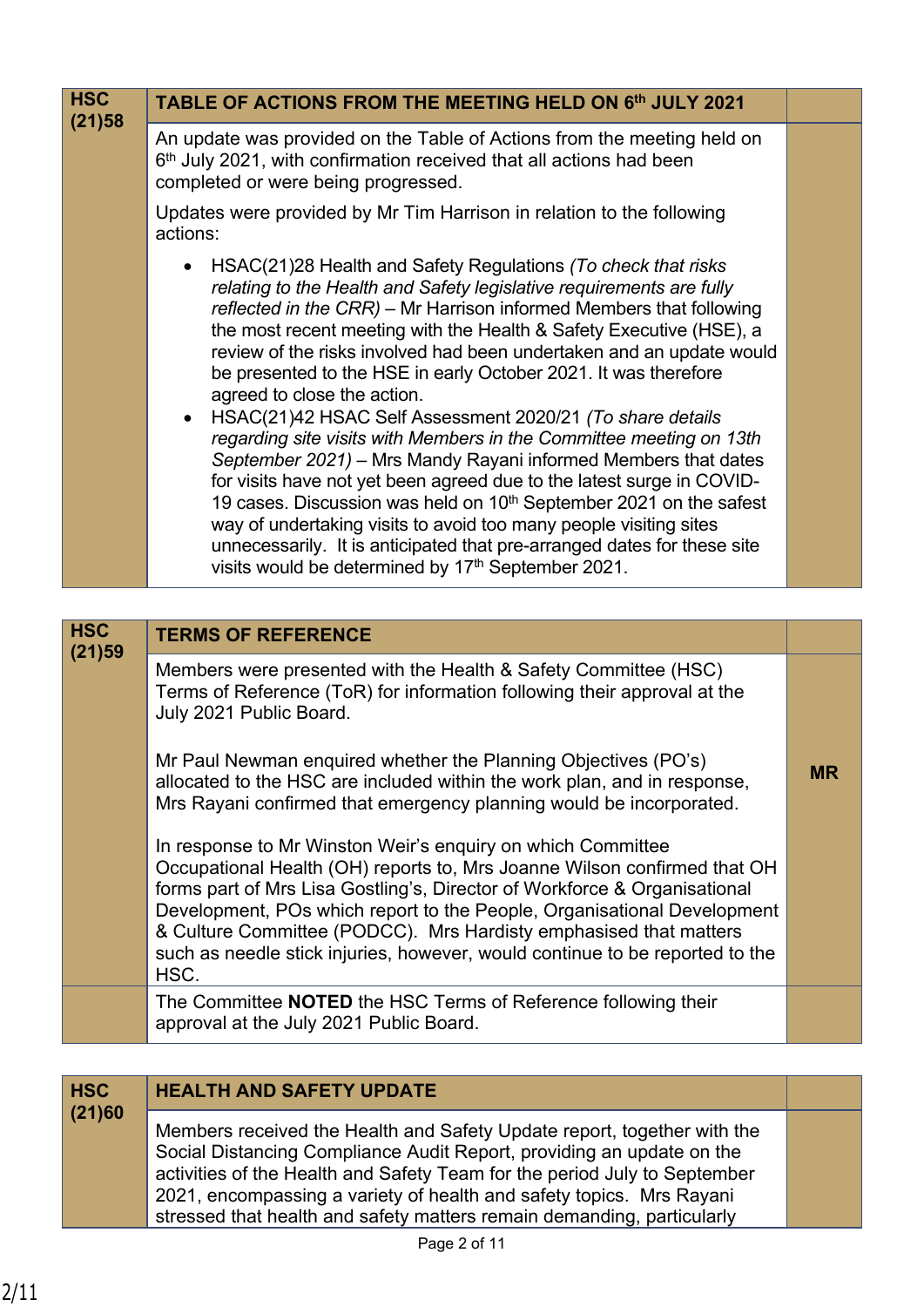relating to audits, etc. in order to ensure compliance with the "here and now" associated with COVID-19. Attention was drawn to page one of the report, highlighting concerns associated with the loss of the training facility for manual handling provided by Aberystwyth University. Whilst sourcing of alternative community premises has been undertaken, this has proved unsuccessful to date and therefore classroom based manual handling has been temporarily suspended for Ceredigion staff. The overarching Accommodation Group is, however, pursuing accommodation requirements for both operational and corporate teams. Mr Harrison assured Members that manual handling training continues to be provided in the other two counties, however within Ceredigion, this is limited and is causing a major issue, despite the approaches made to both Aberystwyth University and Ceredigion County Council with regard to additional space. Mr Steve Morgan informed Members that a new Head of Workforce from the Ceredigion area had recently been appointed and undertook to establish whether she is aware of any suitable venues which could be utilised for manual handling training. Members further noted that an agile working report would be presented to Public Board on 30<sup>th</sup> September 2021.

Referring to the violence and aggression data within Accident & Emergency (A&E) contained within the report, Mrs Ann Murphy queried the higher number of incidents in Withybush General Hospital (WGH) whereas none have been reported in Prince Phillip Hospital (PPH) and Glangwili General Hospital (GGH). In response, Mr Harrison assured Members that all acute hospital sites are providing reports/data, however during the particular period July and August 2021, GGH and PPH A&Es were fortunate not to have any incidents.

Mr Newman enquired whether future reports could include trend data for incidents of violence and aggression, and in response, Mrs Rayani suggested that data from 2018/19 be used as the baseline year, utilising data from the previous two quarters onwards, to determine whether there has been a trend over the summer period. Mr Harrison undertook to ensure a report is presented at the November 2021 HSC meeting.

Mrs Delyth Raynsford, suggested that the Llanbadern Campus, Coleg Ceredigion, may be worth pursuing as a suitable manual handling training venue, given that it provides such training for sheltered accommodation provision.

Mr Winston Weir welcomed such audits as the social distancing audits undertaken, and enquired how relevant these had become, considering the latest guidance from Welsh Government (WG). In response, Mr Harrison advised that he had recently prepared a report for Executive Team regarding the changes to WG guidance and referred to correspondence received from the Deputy Chief Medical Officer and Chief Nurse Officer, WG, indicating that whilst there is a need to remain cautious, the possibility of reducing social distancing to one-metre could be considered in low risk areas. However, managers are eager to maintain the two-metre distance where possible within patient areas. Discussions are also being undertaken with regard to increasing the number of staff based within office space. Mr Weir welcomed the approach of maintaining the two-metre distancing within patient areas and Mrs Rayani emphasised that the maintaining of space around beds is non-negotiable, however recognised

**SM**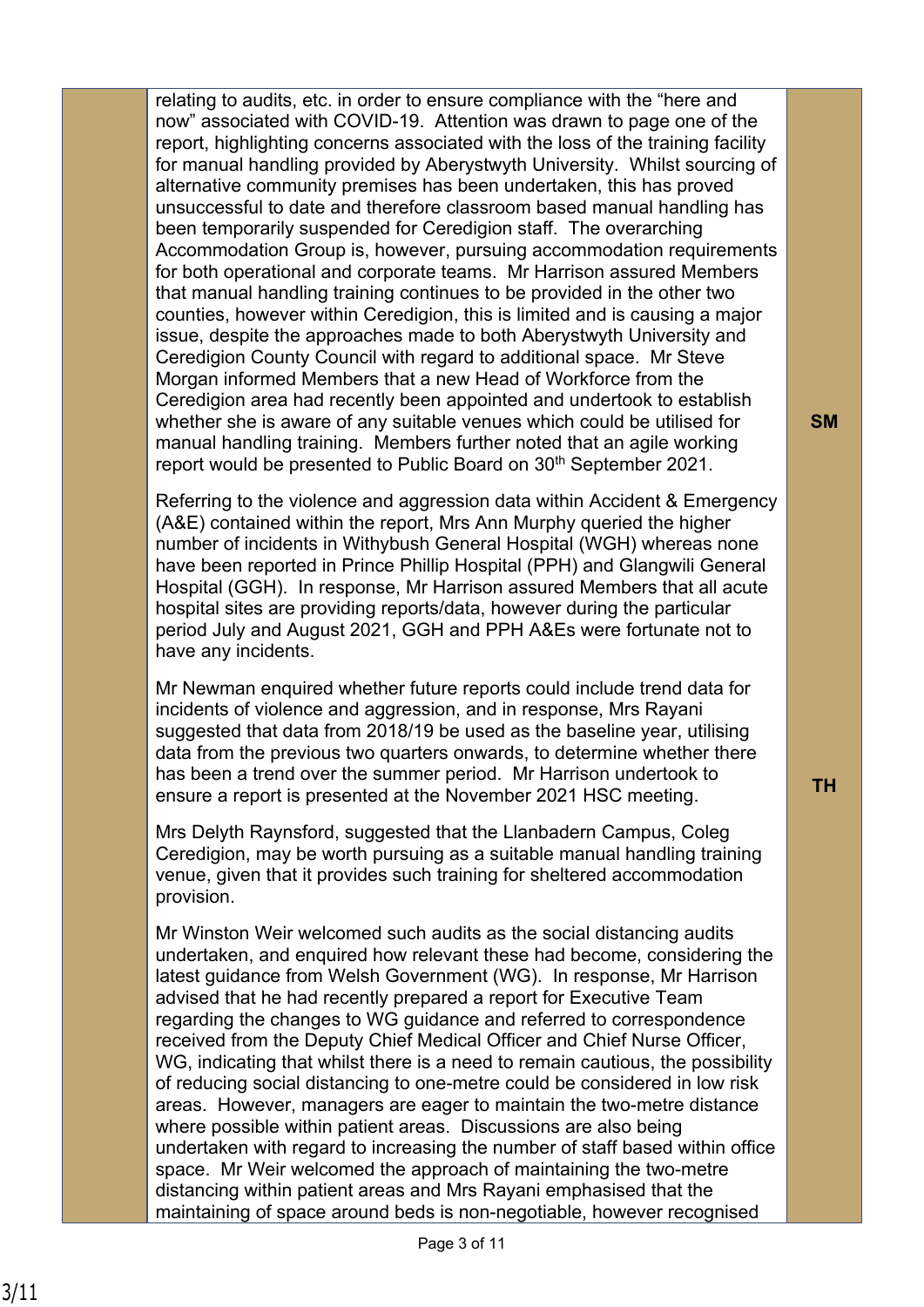that some beds previously removed may need to be reinstated to manage the "front door system" in terms of managing overall risks. Members were assured that regular risk assessments are being undertaken and that the distancing between beds would not change without considered risk assessment in extenuating circumstances.

Whilst welcoming the approach on behalf of staff to maintain the two-metre distance, Ms Ann Taylor-Griffiths apprised Members of challenges and low levels of violence and aggression towards staff during the summer period from holidaymakers not complying with the mask wearing rule whilst in hospital settings. Mrs Rayani confirmed that posters and signage, etc. are being refreshed to attract people's attention. Mr Steve Morgan referred to a recent meeting with trade union representatives where a request had been made for communications to be distributed reminding staff and visitors of the social distancing rules and to reiterate the importance of hand washing.

In response to the latest position relating to the usage of fans, Mrs Rayani confirmed that within clinical areas, the use of fans is discouraged, however if required, e.g. during extremely warm weather, a risk assessment is undertaken. Referring to the limited ventilation, which is only available via open windows across many of the sites, it was noted that this is being reviewed imminently in readiness for the winter period.

Referring to the disappointing activity usage of the Peoplesafe lone working devices referred to within the report, Mr Newman enquired whether there is any underlying reason for the reluctance of staff to use them. Mr Harrison advised that he had recently met with representatives of Peoplesafe who have committed to assisting colleagues in regard to reinvigorating the usage of the devises, with monthly meetings having been arranged. Staff have also been reminded that they have a legal responsibility under the Health & Safety at Work Act to utilise the device. Mrs Hardisty requested that a breakdown of where the devices have been issued together with their usage, be presented at the November 2021 HSC meeting. Members noted that the devices are also in use within Cardiff & Vale UHB and extensively across NHS Trusts in England.

**TH**

Members gained assurance from the report provided and welcomed further updates relating to specific matters at the next meeting.

The Committee gained **ASSURANCE** from the report that work has progressed, and improvements have been made in relation to the various health and safety themes as detailed within the report.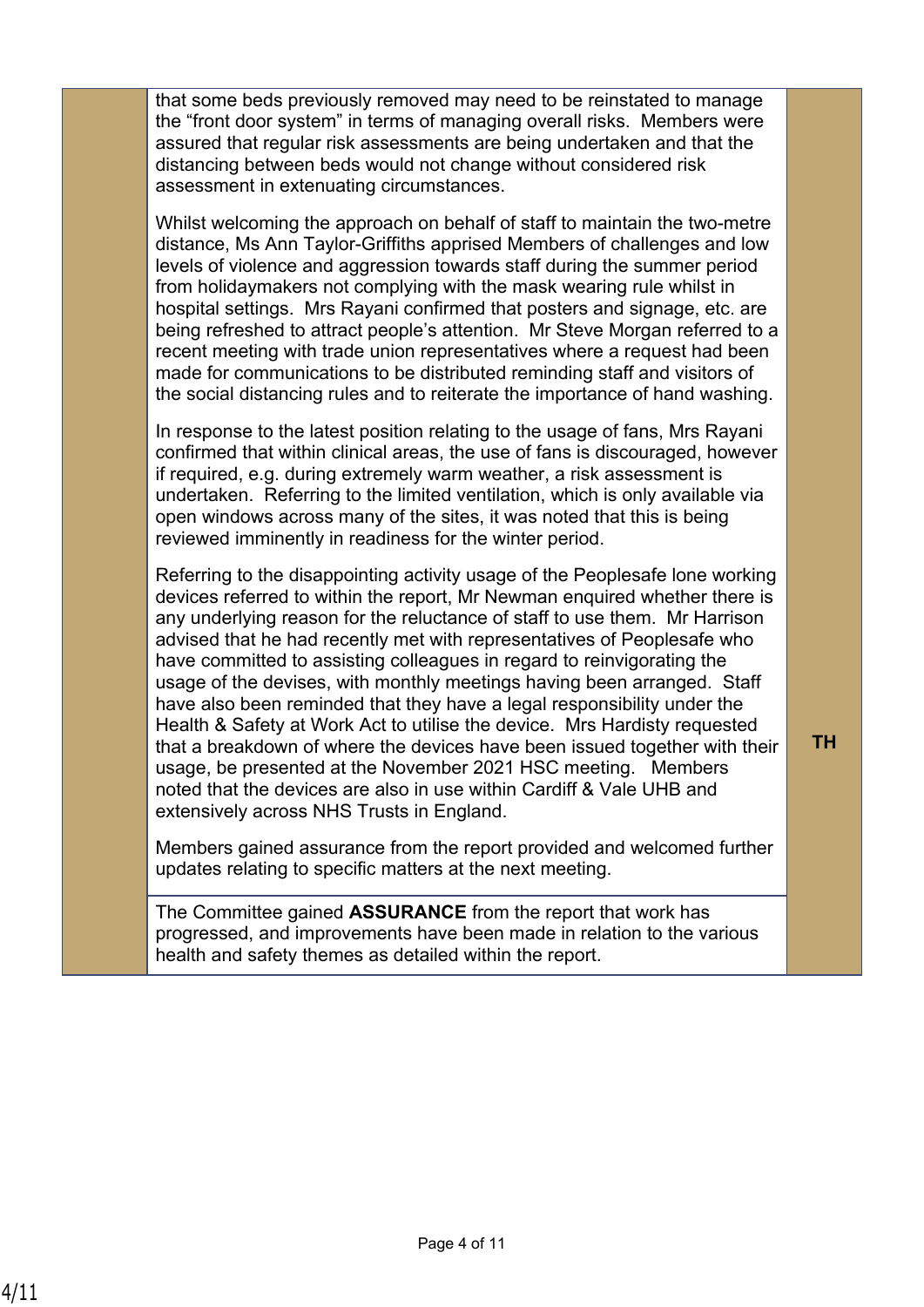| <b>HSC</b><br>(21)61 | <b>HEALTH AND SAFETY EXECUTIVE (HSE) ENFORCEMENT ACTIONS</b><br><b>UPDATE</b>                                                                                                                                                                                                                                                                                                                                                                                                                                                                                                                                                                                                                                                                    |           |
|----------------------|--------------------------------------------------------------------------------------------------------------------------------------------------------------------------------------------------------------------------------------------------------------------------------------------------------------------------------------------------------------------------------------------------------------------------------------------------------------------------------------------------------------------------------------------------------------------------------------------------------------------------------------------------------------------------------------------------------------------------------------------------|-----------|
|                      | Members received the HSE Enforcement Action Update report, providing<br>an update on the continuing work towards compliance following the four<br>enforcement notices served against HDdUHB by the HSE in October 2019,<br>and providing an update with regard to developments following previous<br>reports presented to the HSC since October 2019. Members noted that the<br>HSE correspondence focused on four key areas for improvement, including<br>leadership, monitoring, competence and audit, and Mrs Rayani clarified that<br>operational services had been targeted. Following the concerns raised by<br>the HSE in relation to leadership at BGH, Members were pleased to note<br>that work has progressed and is being monitored. |           |
|                      | Mr Harrison advised that outstanding actions relating to each of the four<br>notices have now been combined and shared with operational service<br>leads and general managers. The HSE would be returning on 7 <sup>th</sup> and 8 <sup>th</sup><br>October 2021 and would be visiting WGH and South Pembrokeshire<br>Hospital (SPH), and visiting GGH and Amman Valley Hospital on 13th and<br>14th October 2021. Mr Harrison expressed his confidence that sufficient<br>work had been undertaken concerning sharps safety in order to provide<br>proof of compliance.                                                                                                                                                                         |           |
|                      | Referring to IN7 - manual handling in theatres, BGH, Mrs Hardisty enquired<br>whether the matter of ensuring that medical staff attend manual handling<br>training is a concern solely in BGH or throughout HDdUHB. In response,<br>Mr Harrison confirmed that it is a concern across HDdUHB, informing<br>Members that a training session had been arranged at BGH w/c 6 <sup>th</sup><br>September 2021 for surgeons and anaesthetists. Mrs Hardisty expressed<br>some concern relating to the non-attendance of Associate Medical Director<br>representation at today's HSC meeting and the previous meeting. Mrs<br>Rayani undertook to discuss this with Dr Philip Kloer, Medical Director.                                                 | <b>MR</b> |
|                      | Members gained assurance from the report and were satisfied that areas of<br>concern are being dealt with and escalated. It was agreed to ensure that<br>the BGH situation is highlighted within the Committee Update Report to<br>Board.                                                                                                                                                                                                                                                                                                                                                                                                                                                                                                        | <b>CW</b> |
|                      | The Committee gained <b>ASSURANCE</b> from the HSE Enforcement Action<br>Update Report that the necessary work is being undertaken towards<br>compliance with the Notices served against HDdUHB by the Health and<br>Safety Executive.                                                                                                                                                                                                                                                                                                                                                                                                                                                                                                           |           |
| <b>HSC</b>           |                                                                                                                                                                                                                                                                                                                                                                                                                                                                                                                                                                                                                                                                                                                                                  |           |
| (21)62               | <b>HEALTH AND SAFETY REGULATIONS</b>                                                                                                                                                                                                                                                                                                                                                                                                                                                                                                                                                                                                                                                                                                             |           |

Members received the Health and Safety (Sharps Instruments in Healthcare) Regulations 2013 (the Sharps Regulations) report. Mrs Rayani informed Members that this report is being presented to the HSC in light of matters raised by the HSE and in line with regulations. Mr Harrison expressed a level of confidence that HDdUHB is compliant with the legislation, emphasising that during the previous few months, all clinical areas had been visited to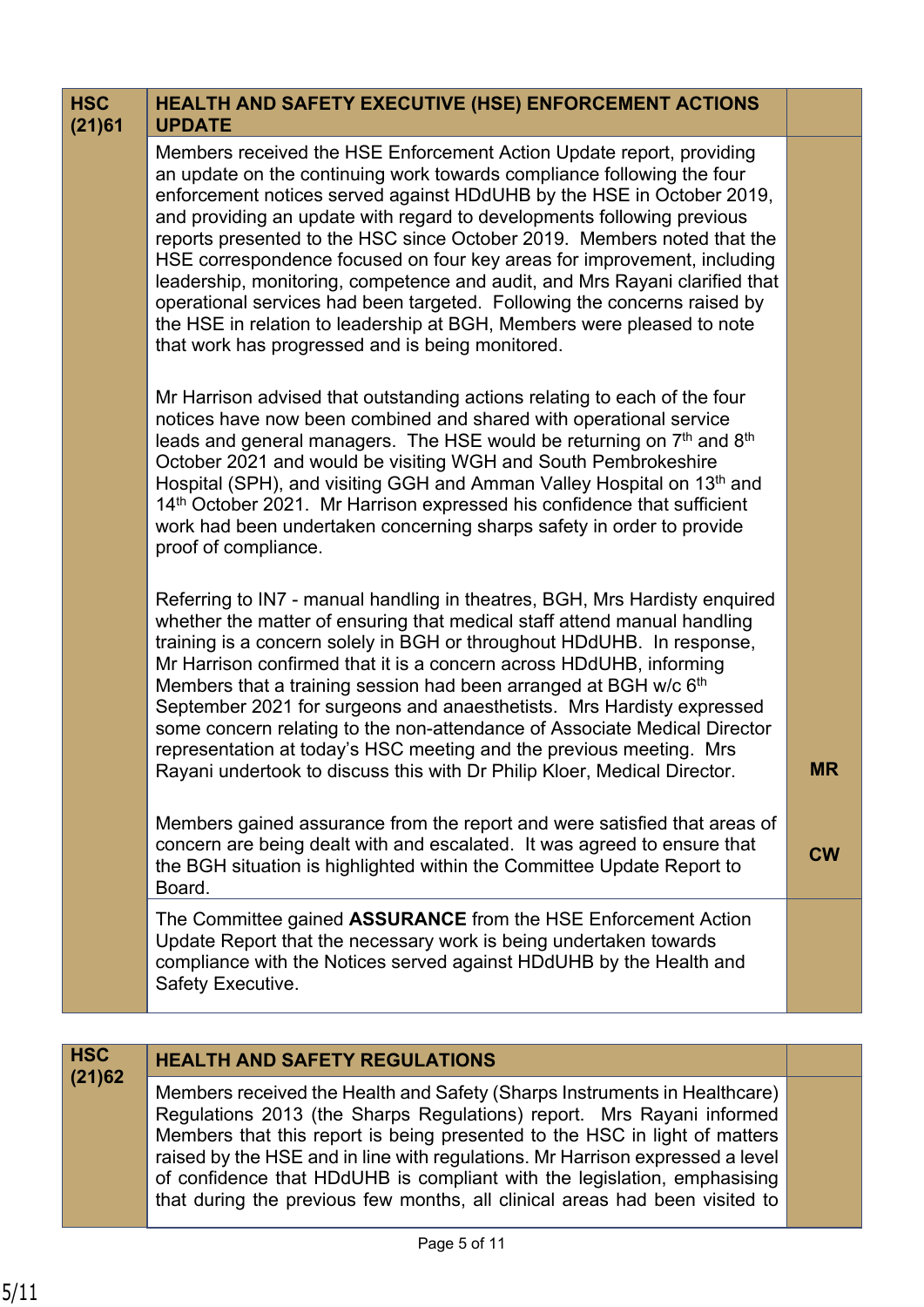remove any non-safety sharps devices in use, with arrangements in place to cease the ordering of certain inappropriate devices. Referring to the amber rated Regulation 5(1)(c) – *Prevent the recapping of needles contained within the report*, it was noted that a review had been undertaken and prior to the COVID-19 vaccination programme, there had been full compliance against this regulation. However, a number of incidents have since occurred in the vaccination centres due to re-sheathing of needles. A specific risk assessment has been produced for this current risk, which is reliant upon how the vaccination is delivered and administered. Members recognised the challenges in place when utilising three types of vaccination (Pfizer, Oxford AstraZeneca and Moderna) within the COVID-19 vaccination centres. Members were reassured to note that needle stick injuries within the vaccination centres involve clean needles.

Mrs Delyth Raynsford drew Members attention to the increasing number of needle stick injuries both in GGH and PPH and Mr Harrison explained that a report had been prepared following a review of such injuries and undertook to forward a copy to Mrs Raynsford and Ms Murphy. Mrs Rayani undertook to ensure that a sharps update is included within the H&S update report to be presented at the November 2021 HSC meeting, which would include trend data including a breakdown of occupational groups. **TH TH**

Members gained assurance from the report and welcomed a further update associated with sharps injuries at the next meeting.

The Committee gained **ASSURANCE** from the report that the fundamental elements of the Health and Safety (Sharps Instruments in Healthcare) Regulations 2013 (the Sharps Regulations) are being complied with.

| <b>HSC</b> | <b>FIRE SAFETY UPDATE REPORT</b>                                                                                                                                                                                                                                                                                                                                                                                                                                                                                                                                                                                                                                                |  |
|------------|---------------------------------------------------------------------------------------------------------------------------------------------------------------------------------------------------------------------------------------------------------------------------------------------------------------------------------------------------------------------------------------------------------------------------------------------------------------------------------------------------------------------------------------------------------------------------------------------------------------------------------------------------------------------------------|--|
| (21)63     | Members received the Update on Fire Safety Management report,<br>providing an update regarding progress in managing the following areas of<br>fire safety:                                                                                                                                                                                                                                                                                                                                                                                                                                                                                                                      |  |
|            | Fire Enforcement Notices (FEN)/Letters of Fire Safety Matters (LoFSM).<br>٠<br>Fire Safety Management.<br>$\bullet$<br>Fire Safety Governance.<br>$\bullet$                                                                                                                                                                                                                                                                                                                                                                                                                                                                                                                     |  |
|            | Mr Rob Elliott informed Members of changes since the publication of the<br>report. With reference to the WGH advanced works and the significant<br>supply chain delivery issues in regard to fire doors which had resulted in a<br>requirement to re-programme the work for a completion date of 22 <sup>nd</sup><br>September 2021, Members noted that additional asbestos behind door<br>linings had been discovered following the removal of the linings which had<br>therefore delayed the completion date to $12th$ October 2021. The Mid &<br>West Wales Fire and Rescue Service (MWWFRS) have been informed and<br>are supportive in terms of the reasons for the delay. |  |
|            | Referring to the decant arrangements to support Phase 2 works, Mr Elliott<br>confirmed that assurance had been received from WG that the<br>documentation submitted supported the necessary capital required for the<br>business justification case (BJC) stage of the demountable ward solution                                                                                                                                                                                                                                                                                                                                                                                |  |
|            |                                                                                                                                                                                                                                                                                                                                                                                                                                                                                                                                                                                                                                                                                 |  |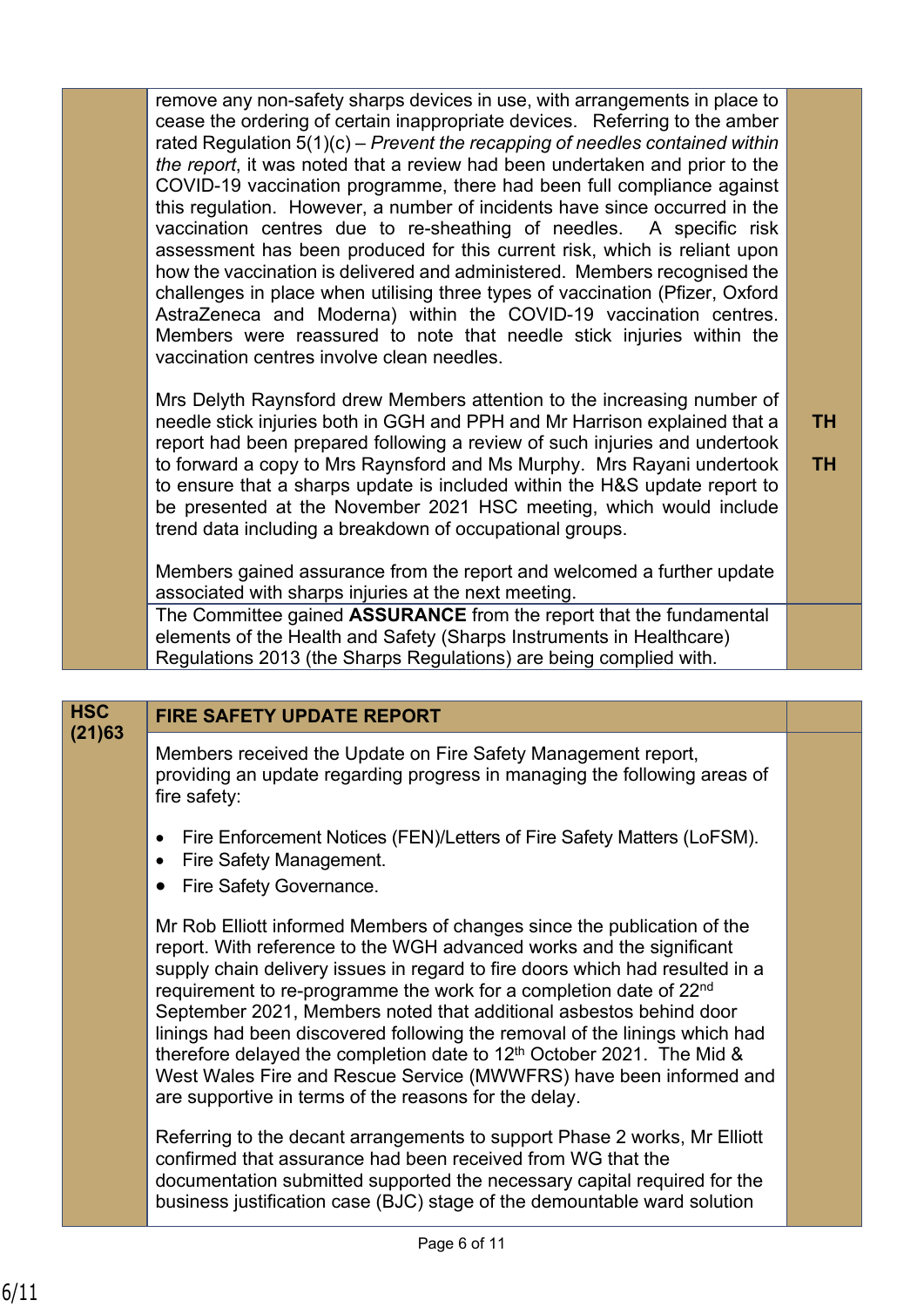and had been confirmed with NHS Wales Shared Services Partnership (NWSSP) with full agreement on the level of fee support required for this project. WG has since requested further justification information, and it is anticipated that a positive response would follow.

Referring to the "Phase 1 – All remaining horizontal escape routes at GGH (FEN KS/890/08)" complex scheme with a Capital Outturn of £16.5m, Mr Elliott advised that the BJC had received approval at the Strategic Development and Operational Delivery Committee (SDODC) prior to early submission to WG for formal scrutiny. It is anticipated that a decision would be made within a fortnight.

Members noted that substantial infrastructure to the estate would need to be undertaken during the forthcoming 12 months and that funding had been secured to deliver on the fire enforcements works across GGH and **WGH** 

Members were pleased to note the slight improvement in terms of fire training level 2 compliance and Mr Elliott and Mr Harrison both expressed confidence that these figures would continue to improve. Mr Elliott undertook to provide a further update to the Committee, once received.

However, Members noted that recruitment to the post of Head of Fire Safety has proved challenging as none of the applicants had been able to fully demonstrate all of the essential requirements for the post on the second occasion of external recruitment. The job description has now been reviewed and will be re-advertised as a development role and include specific competencies to be developed over the initial 24 months of employment.

Referring to the decant arrangements to support Phase 2 works, Mrs Hardisty sought assurance on whether other sites had been considered for this facility, including SPH. In response, Mr Elliott confirmed that discussions had been held with Mr Andrew Carruthers, Director of Operations, and Ms Janice Cole-Williams, General Manager at WGH, and understood that SPH had been considered, however undertook to determine the evidence base behind the decision.

In response to Mr Weir's enquiry relating to whether the decant ward of 24 beds would represent a new build, Mr Elliott confirmed that it would be a demountable type build, expected to last approximately 30 years, which could be retained for any future pressures within HDdUHB. The option of a demountable type build is swifter and more economical in comparison to a traditional build, whereby the business case costs are circa £460k and delivery/out-turn costs are in the region of £5.5 – 6 million.

Mr Weir further enquired as to the speciality the decant ward would accommodate, with it noted that the option of relocating a specific lower acuity ward is being considered, with further discussions to be held with Ms Cole-Williams and the Operational Team. On this basis, Mrs Hardisty reiterated the importance of considering SPH and Mr Elliott undertook to ensure that the consideration of alterative options/sites is included within the appendices submitted to WG. Mr Harrison emphasised that without a decant facility, considerable challenges would be presented, specifically

**RE**

**RE**

7/11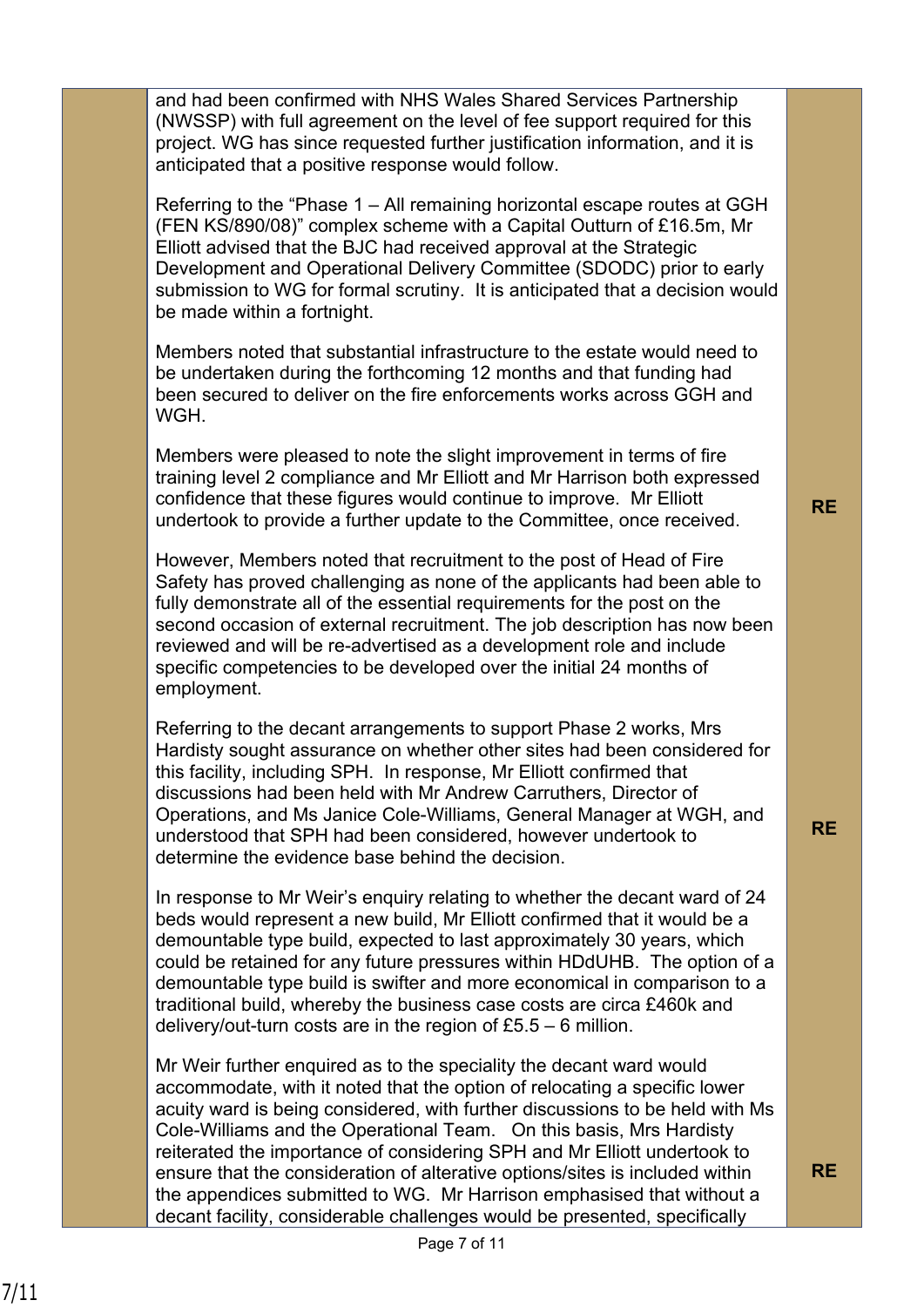|                      | whilst contractors are undertaking works within the WGH site, particularly in<br>ward entrances.                                                                                                                                                                                                                                                                                                                                                                                                                                                                                                                                                                                                                                     |           |
|----------------------|--------------------------------------------------------------------------------------------------------------------------------------------------------------------------------------------------------------------------------------------------------------------------------------------------------------------------------------------------------------------------------------------------------------------------------------------------------------------------------------------------------------------------------------------------------------------------------------------------------------------------------------------------------------------------------------------------------------------------------------|-----------|
|                      | Referring to the approval by the MWWFRS concerning revised plans<br>referenced within the report, Mrs Hardisty enquired whether written<br>confirmation had been received. In response, Mr Elliot advised that<br>although MWWFRS do not tend to confirm in writing, regular meetings are<br>held between HDdUHB and MWWFRS colleagues and that written<br>confirmation of agreements are forwarded to MWWFRS, to ensure an<br>appropriate audit trail is in place.                                                                                                                                                                                                                                                                  |           |
|                      | Drawing Members attention to reference within the report concerning the<br>remaining works required at residential blocks, Mr Weir enquired as to the<br>level of work required and whether any complaints had been received from<br>staff, etc. In response, Mr Elliott confirmed that the residential blocks<br>involved are situated at BGH and the remaining works are associated with<br>fire doors and fire alarm systems. It was noted that cladding within the<br>main BGH building is an issue, which has been included within the<br>infrastructure investment programme, and has been discussed with<br>MWWFRS who are content that a render cover is maintained. Members<br>were assured that it is regularly inspected. |           |
|                      | Referring to any revenue implications/deficit associated with the decant<br>facility if it is to be utilised on a longer-term basis, Mr Newman suggested<br>that this would need to be considered by the Sustainable Resources<br>Committee.                                                                                                                                                                                                                                                                                                                                                                                                                                                                                         |           |
|                      | Mrs Hardisty enquired whether any further MWWFRS visits are scheduled,<br>and in response, it was noted that a potential visit would be undertaken late<br>September/October 2021 at PPH.                                                                                                                                                                                                                                                                                                                                                                                                                                                                                                                                            |           |
|                      | Mrs Hardisty commended the detail within the report.                                                                                                                                                                                                                                                                                                                                                                                                                                                                                                                                                                                                                                                                                 |           |
|                      | The Committee NOTED the content of the report, ACKNOWLEDGED the<br>work achieved to strengthen fire safety compliance, and NOTED that<br>further updates would be presented at future HSC meetings.                                                                                                                                                                                                                                                                                                                                                                                                                                                                                                                                  |           |
|                      |                                                                                                                                                                                                                                                                                                                                                                                                                                                                                                                                                                                                                                                                                                                                      |           |
| <b>HSC</b><br>(21)64 | <b>FIRE SAFETY AUDIT REPORT</b>                                                                                                                                                                                                                                                                                                                                                                                                                                                                                                                                                                                                                                                                                                      |           |
|                      | Members were presented with the Fire Safety Audit System Report April<br>2020 to March 2021, noting that an NHS Wales Shared Services<br>Partnership - Specialist Estates Services fire audit is undertaken on an<br>annual basis, with the latest audit report submitted to WG on 26 <sup>th</sup> May<br>2021. Whilst a response from WG is anticipated imminently, it is<br>understood that this may be delayed due to staff home working, etc.                                                                                                                                                                                                                                                                                   |           |
|                      | Mr Elliott undertook to follow up WG's response and to ensure that an                                                                                                                                                                                                                                                                                                                                                                                                                                                                                                                                                                                                                                                                | <b>RE</b> |

update is presented at the November 2021 HSC meeting.

The Committee **NOTED** the update regarding the Fire Safety Audit System Report 2020/21.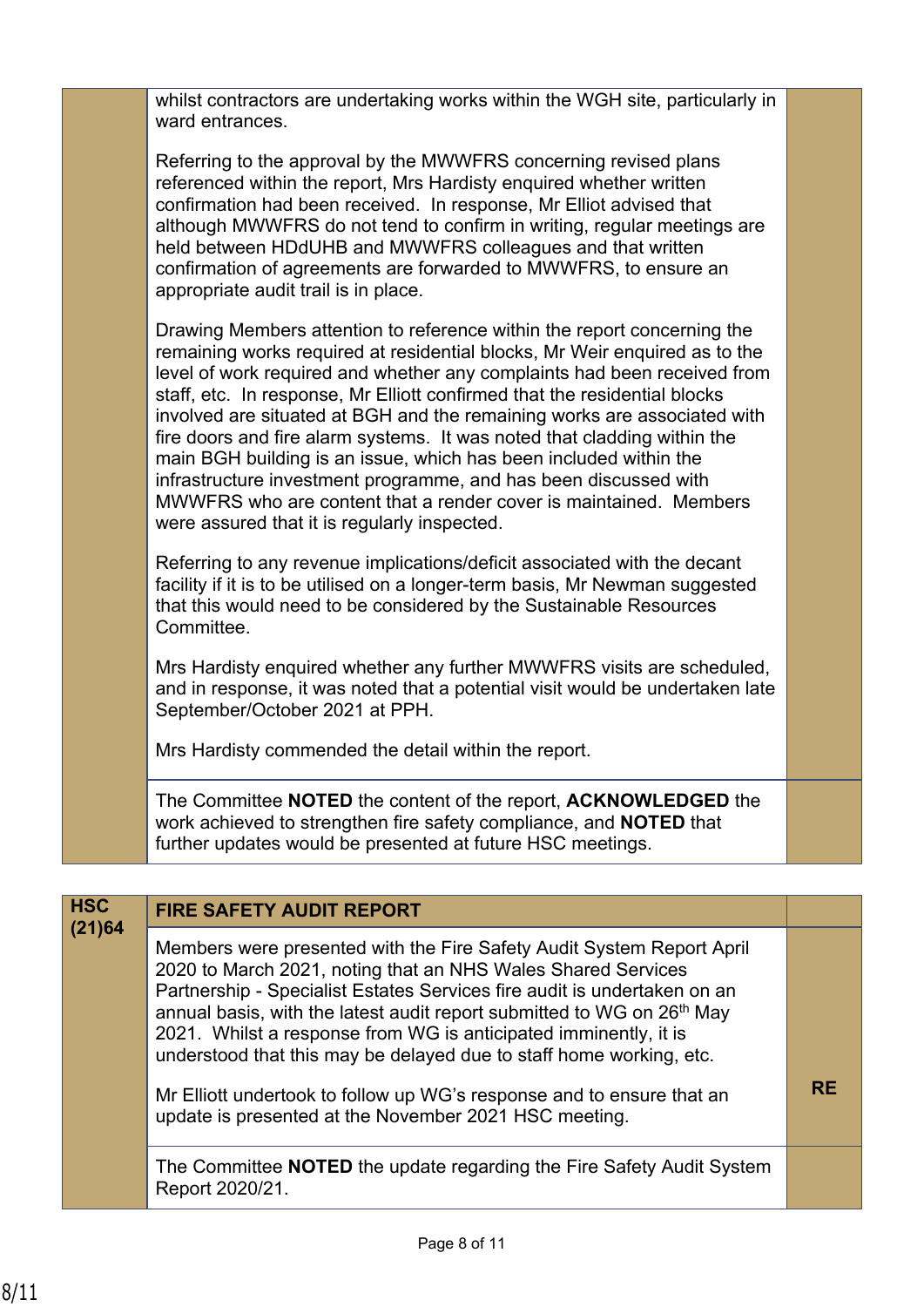| <b>HSC</b><br>(21)65 | <b>DEEP DIVE: OPERATIONAL RISKS REVIEW</b>                                                                                                                                                                                                                                                                                                                                                                                                                                                                                                                     |  |
|----------------------|----------------------------------------------------------------------------------------------------------------------------------------------------------------------------------------------------------------------------------------------------------------------------------------------------------------------------------------------------------------------------------------------------------------------------------------------------------------------------------------------------------------------------------------------------------------|--|
|                      | Members received a Management of Violence and Aggression (V&A)<br>(including Lone Workers) presentation. Mr Harrison apprised Members that<br>a Welsh Health Circular (WHC/2021/012) implementing the agreed<br>approach to preventing violence and aggression towards NHS staff in<br>Wales had been issued in April 2021. Members were assured that all<br>actions required of HDdUHB are being complied with. It was noted that an<br>NHS Anti-Violence Collaborative had been established in 2017, with Mrs<br>Rayani and Mr Harrison representing HDdUHB. |  |
|                      | Members were pleased to note the positive level of engagement and<br>dialogue across the partnership agencies, including Dyfed Powys Police.<br>The importance of representation within the Collaborative was noted, in<br>order that HDdUHB receives early indication of any changes/developments<br>and is able to influence any decisions undertaken.                                                                                                                                                                                                       |  |
|                      | Members noted the number of notices issued to those involved with<br>violence and aggression towards staff, some of which had led to successful<br>convictions.                                                                                                                                                                                                                                                                                                                                                                                                |  |
|                      | Members noted the Management of V&A (including Lone Workers)<br>presentation.                                                                                                                                                                                                                                                                                                                                                                                                                                                                                  |  |
|                      | The Committee <b>NOTED</b> the Management of Violence and Aggression<br>(V&A) (including Lone Workers) presentation.                                                                                                                                                                                                                                                                                                                                                                                                                                           |  |
|                      |                                                                                                                                                                                                                                                                                                                                                                                                                                                                                                                                                                |  |

| <b>HSC</b> | <b>WELSH HEALTH CIRCULARS (WHC) ASSURANCE REPORT</b>                                                                                                                                                                                                                                                                                                                                                                                                                                                                                                                                                                                                                                                                                                                                                                                                                                                         |  |
|------------|--------------------------------------------------------------------------------------------------------------------------------------------------------------------------------------------------------------------------------------------------------------------------------------------------------------------------------------------------------------------------------------------------------------------------------------------------------------------------------------------------------------------------------------------------------------------------------------------------------------------------------------------------------------------------------------------------------------------------------------------------------------------------------------------------------------------------------------------------------------------------------------------------------------|--|
| (21)66     | Members received the Welsh Health Circulars Assurance report, including<br>an update on progress in relation to the implementation of WHCs which<br>come under the HSC's remit. Members were pleased to note there are no<br>red or amber status WHCs under the remit of the HSC, and only one WHC<br>ascribed to HSC "012-21 Implementing the agreed approach to preventing<br>Violence and Aggression towards NHS Staff in Wales" which is currently<br>rated green status. Mr Harrison drew Members attention to the<br>commitment made by HDdUHB to the protection of staff by increasing<br>resources, including a dedicated violence and aggression case manager.<br>Members further noted that a total of 58 first stage letters had been issued<br>to individuals involved with violence and aggression towards staff.<br>Mrs Hardisty enquired whether there is a system in place for collaboration |  |
|            | between the Primary Care sector and HDdUHB to ensure that any patients<br>"barred" from contractor profession premises are known across the Health<br>Board. In response, Mr Harrison advised that Primary Care has had a<br>violent patient marker system in place for some time which appears to be<br>working well. The Welsh Ambulance Service NHS Trust has also been<br>contacted in order to improve links.<br>Members noted the update provided and received assurance from the<br>report.                                                                                                                                                                                                                                                                                                                                                                                                           |  |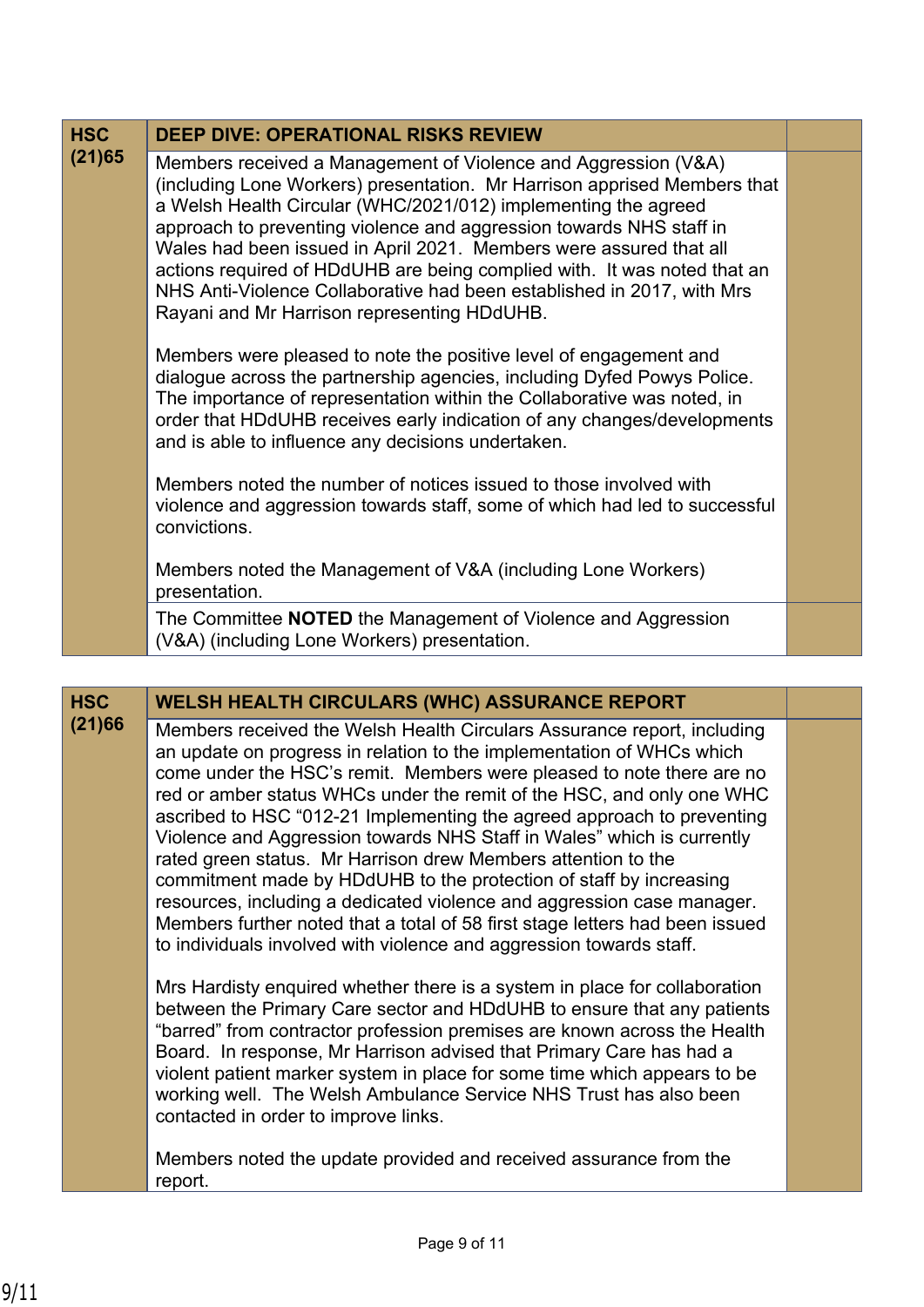| The Committee gained <b>ASSURANCE</b> from the report that the assigned |
|-------------------------------------------------------------------------|
| Welsh Health Circulars are implemented and agreed closure.              |

| <b>HSC</b><br>(21)67 | <b>POLICIES FOR APPROVAL</b>                                                                                                                                                                                                                                                                                                                                                                                                                                                                                                                                                                                                                                                                                                                                                                                                                                                                                                                                                                                                                                                                                                |            |
|----------------------|-----------------------------------------------------------------------------------------------------------------------------------------------------------------------------------------------------------------------------------------------------------------------------------------------------------------------------------------------------------------------------------------------------------------------------------------------------------------------------------------------------------------------------------------------------------------------------------------------------------------------------------------------------------------------------------------------------------------------------------------------------------------------------------------------------------------------------------------------------------------------------------------------------------------------------------------------------------------------------------------------------------------------------------------------------------------------------------------------------------------------------|------------|
|                      | Members were presented with Policy 010 – Health & Safety Policy (Version<br>4), requesting the HSC's approval. Mr Harrison confirmed that the updated<br>policy is within the required three-year review date. Referring to the policy<br>statement contained within the document, Members were informed that the<br>HSE has suggested that HDdUHB has a separate H&S vision, signed by<br>the Chief Executive Officer. Discussion took place on the requirement for a<br>separate vision and whilst it was felt this was not required, Members were<br>invited to offer any further views to Mrs Hardisty or Mrs Rayani. Mr<br>Newman emphasised that the HDdUHB vision should fit with the culture<br>and values of HDdUHB and encompass health and safety alongside all<br>other issues. Mr Harrison added that whilst the HSE Inspector had been<br>supportive and that there is no legislative reason to have a separate H&S<br>vision, it is understood that the HSE wishes HDdUHB to be a "centre of<br>excellence". This matter would be discussed further with the HSE during<br>the October 2021 scheduled visit. | <b>All</b> |
|                      | Members approved Policy 010 – Health & Safety Policy, subject to the<br>following amendments being made:<br>Page 1 – To amend the owning committee to "Health & Safety<br>Committee".<br>Page 3 – To amend 2.3 within the index to "Director of Nursing, Quality<br>& Patient Experience".<br>Mrs Williams undertook to ensure that the amendments are undertaken by<br>the Policy Co-ordinator.                                                                                                                                                                                                                                                                                                                                                                                                                                                                                                                                                                                                                                                                                                                            | <b>CW</b>  |
|                      | The Committee APPROVED Policy 010 - Health & Safety Policy.                                                                                                                                                                                                                                                                                                                                                                                                                                                                                                                                                                                                                                                                                                                                                                                                                                                                                                                                                                                                                                                                 |            |

| <b>HSC</b><br>(21)68 | <b>HSC WORKPLAN 2021/22</b>                                                                                                                                                                           |           |
|----------------------|-------------------------------------------------------------------------------------------------------------------------------------------------------------------------------------------------------|-----------|
|                      | The Committee received the Health and Safety Committee work plan for<br>2021/22 for information, noting that it would be discussed further by Mrs<br>Hardisty and Mrs Rayani and updated accordingly. | <b>MR</b> |
|                      | The Committee NOTED the Health and Safety Committee work plan for<br>2021/22.                                                                                                                         |           |

## **HSC ANY OTHER BUSINESS (21)69**

Ms Taylor-Griffiths expressed some concerns relating to pregnant workers, following receipt of a number of anxieties from staff relating to noncompliance of the advice from the Royal College of Obstetricians and Gynaecologists (RCAG). RCAG advise that pregnant workers should not be front line working from 28 weeks onwards and should be working from home or office based. However, some staff have been told they can